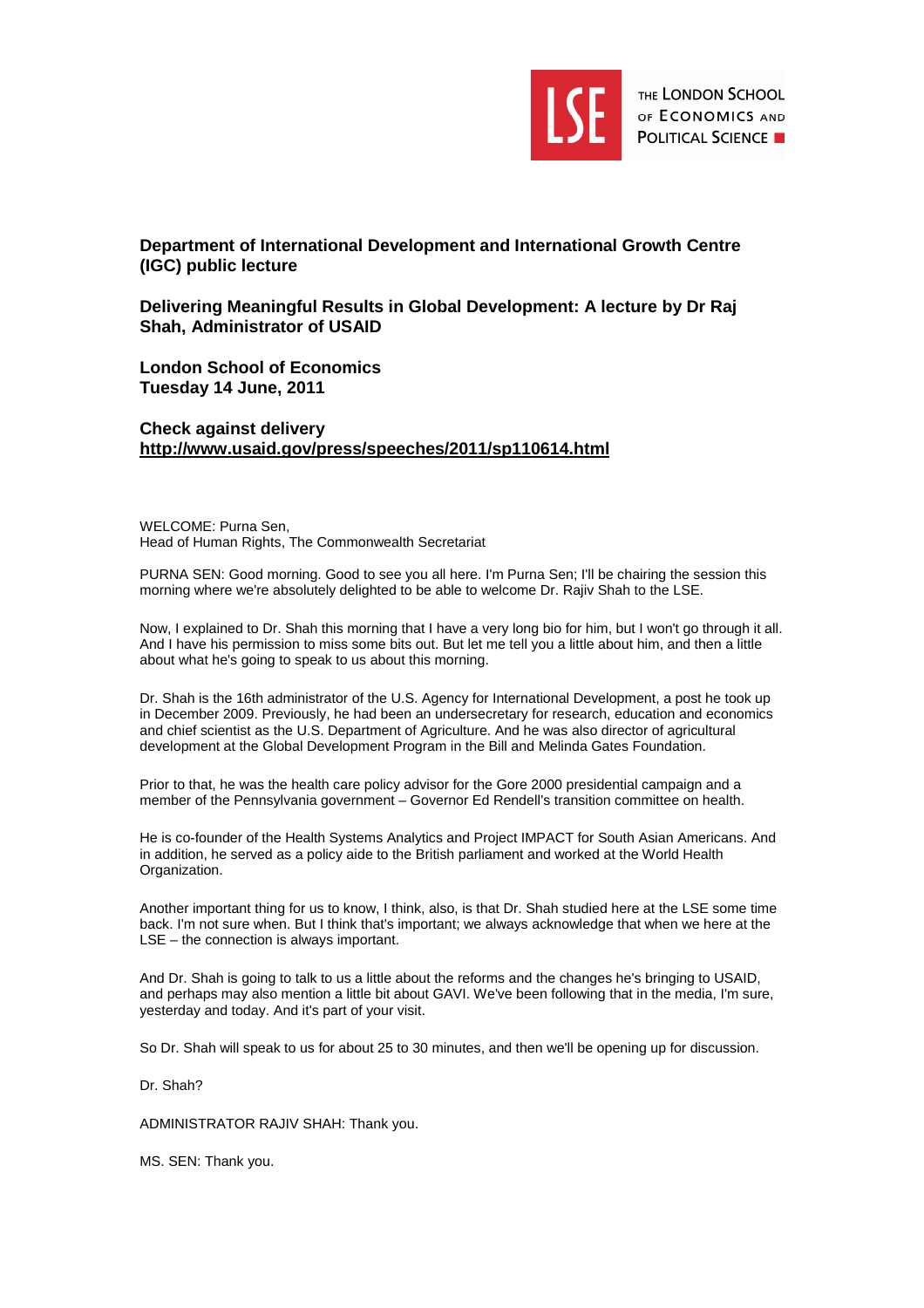ADM. SHAH: Let me – I'm over here. Well, thank you very much, Purna, for having me. And thank you all for coming. I actually was a student here in two – no, in 1993. I was a general course student. I don't know if there are any general course students here today. Are there? No. You still have the general course, right? (Laughter.)

MS. SEN: Yes.

ADM. SHAH: (Chuckles.) Yeah, OK. Good, good. But – and this room, I believe, is very special for me. I got my lowest grade ever in – (laughter) – a econometrics course that was taught in this room. And I also met my now-wife in the general course in this room.

The two might have been related – (laughter). She did actually considerably worse than I did, which I enjoy reminding her of on – (laughter) – a regular basis.

I want to – a special thank-you to Sir Gordon Conway, who has come from Imperial College. Thank you, Gordon, for being here. And I appreciate that. Gordon has been a friend and a mentor and a colleague who has just been such a strong leader in this work, and in helping us think about what we should be doing in our development efforts.

I thought – you know, I would just say one other thing, actually, as a student – when you come here from the United States as an American student, especially in '93 – I forget what the exchange rate was, but the prices in London are pretty intimidating. And I just remember coming – being terrified of how I was going to eat after I bought my first breakfast sandwich at a little place next door.

But then, pretty soon you realize that the lagers are subsidized on campus, and everything seems to just work out, so – (chuckles) – this is, really, a wonderful experience. And it's a great chance to be back here.

I was hoping just to talk briefly about the sort of moment we're in terms of the work we do in development, share some thoughts on the reforms that are underway at the U.S. Agency for International Development, and how we're working with the U.K., which is something we're very, very proud of.

And I very much hope to learn from you and to hear your ideas and questions and comments; it's always inspiring for me to go to campuses because we get our best ideas from these types of settings.

But you know, the work we do in global development is at a really special and unique time. We've never had the chances that we have today to bring together the technologies, the innovations, the partnerships and the solutions that now exist to tackle extreme hunger, extreme poverty, the lack of health opportunity that exists for hundreds of millions of people around the world, and to do so in a manner that generates really specific results.

In that sense, the meeting that brought us to town, the Global Alliance for Vaccines and Immunization, is just an absolutely outstanding example of, in my mind, the future of development policy and implementation. GAVI is an alliance that brings together private vaccine manufacturers, private philanthropists and corporate partners, governments from around the world to address a common goal – and that is the goal of making sure that every child everywhere has access to a basic package of lifesaving vaccines.

And 10, 12 years ago when we started this effort, it seemed like a noble and important goal, but it also seemed like it had a limit, that vaccines simply weren't a broad-enough solution for the biggest killers of children: diarrhea and pneumonia, malaria.

Now, we actually have a new vaccine for diarrhea, a new vaccine for pneumonia. And within a year or two, I think we will have big breakthroughs in a malaria vaccine. And our collective ability to put in place a system that reaches every child born on this planet will essentially help us bring millions and millions of years of extra life to the most vulnerable people around the world.

And so GAVI really does represent the future of what we're trying to do with all of our development portfolios and our assistance in the United States, and to some extent, in partnership with the United Kingdom.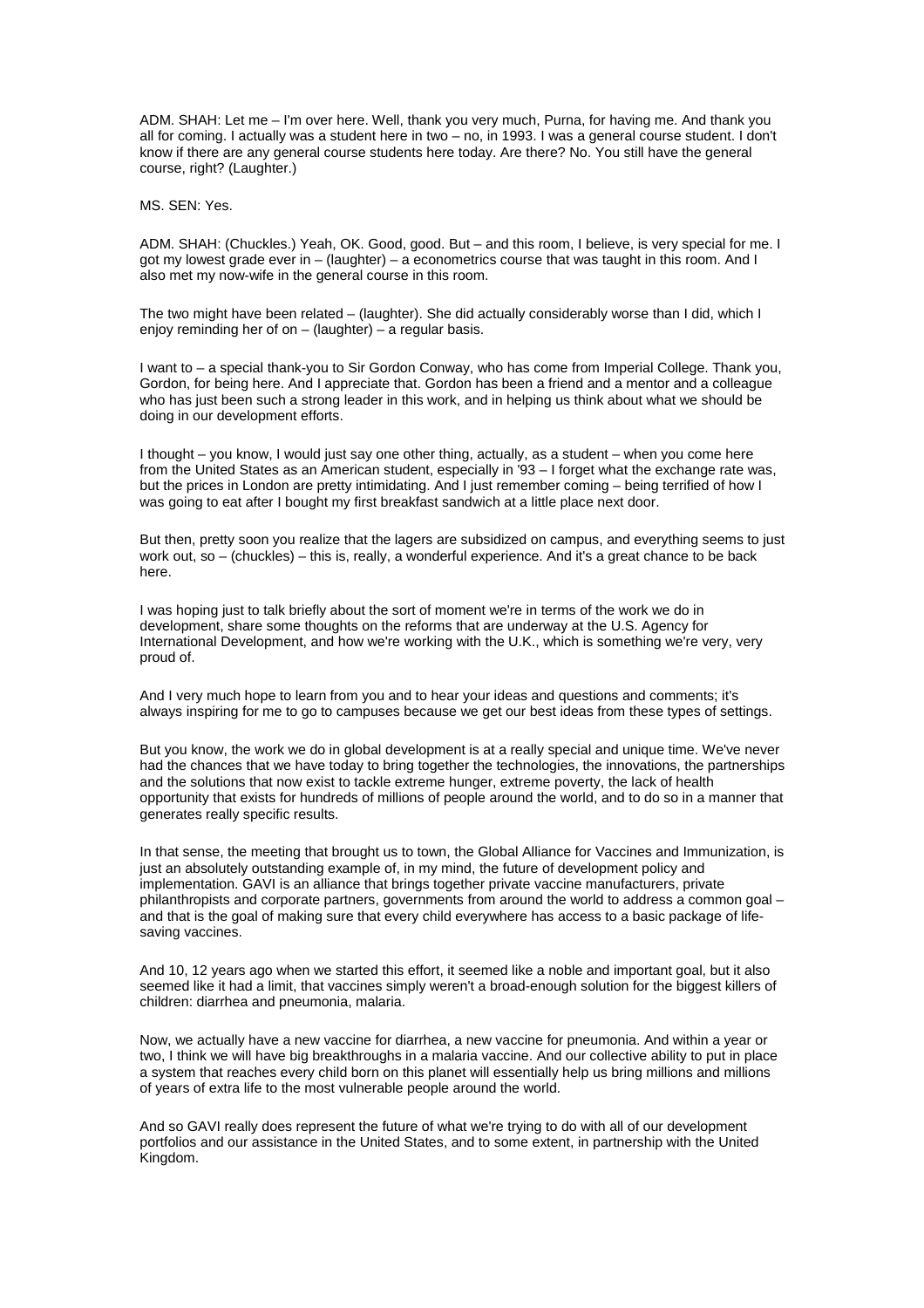And it also addresses this basic issue, for those of you that have been following this work, about whether development assistance works, whether aid is counterproductive because it undermines local governance or creates power imbalances and all of that, and it moves us beyond those debates and it moves us to a place where we simply ask, how can we make our investments work better? How can we generate more results with more specificity and more rigor for the most vulnerable? And how can we bring more partners to the challenge, so when we need a new vaccine invented or developed, we can turn to the manufacturers and support their efforts to do that?

My personal background in this comes from a deep motivation that, really, for me, started when I was a little kid. I come from an Indian-American family, which means my parents were first-generation immigrants to the United States. I grew up in a suburb of Detroit, which looks a lot like a suburb of any other city – (chuckles) – in our country. And in that context, in my first visit to India when I was a little boy, was very shocking. And I had a chance to visit with one of my uncles deep into some of the slums in Mumbai, and had just never seen the kind of extraordinary poverty and suffering that I witnessed on that particular trip.

And when you have that experience when you're young in life, you tend to remember the sights and the sounds and the smells and the cries, and it sticks with you. And it very much is what has motivated me to pursue a career in this space.

But I really sort of developed my worldview on how we can tackle development problems by spending eight or nine years at the Bill and Melinda Gates Foundation, which just helped me witness a set of partnerships that came together in food security and global health and education that really were trying to say, with new additional resources, how can we best deploy these resources to generate really concrete and specific results in a focused, business-like manner?

And I find that that background is now quite useful for me in the United States government because in the United States, we're having a debate about whether we can afford to continue to make the development investments that have allowed us to be development leaders for nearly six decades since the Marshall Plan after World War II. And we know that in order to win that debate, we have to convincingly argue that our assistance is cost-effective, evidence-based and generates really specific results.

We're currently spearheading two presidential initiatives, one in food security and one in global health. And I'll give you a little flavor of each of those.

In food and hunger, the world's made a huge amount of progress, decade on decade on decade. But in 2008, for the first time in nearly 30 years when food prices and fuel prices went way up, we saw more than a hundred million people get pushed back into a condition of chronic poverty and extreme hunger. We saw food riots and famines disrupt societies.

And the world came together under President Obama's leadership at the L'Aquila summit in 2009 to address that problem. Global leaders made \$22 billion of commitments to address food insecurity. But perhaps more important than the money, we decided we would collectively take a new approach, approach informed a little bit by one of my favorite books in this space, "The Doubly Green Revolution" that Gordon has written.

But it's an approach that really fundamentally prioritizes working with small-scale farmers in developing countries, recognizing that more than 70 percent of them are women, and they need to be empowered and effective in order to drive real results. It's an approach that gets beyond the debate of whether the private sector has a role in agriculture, and what is that role, and instead builds real partnerships with private organizations and companies that can help commercialize food systems, but do so in a manner that protects the interests and, in fact, improves the incomes of the most vulnerable small-scale producers.

And it's an approach that really insists on serious donor coordination so that we don't have some partners doing small projects in certain parts of certain countries. And now, from Ghana to Tanzania, from Malawi to Mozambique, we're seeing real strategies that have been developed where countries say, look, we will make – we will double or triple our domestic investment in agriculture and food security. We will realize that we're agrarian economies, and use that to our advantage to create an economic development strategy that's fundamentally pro-poor.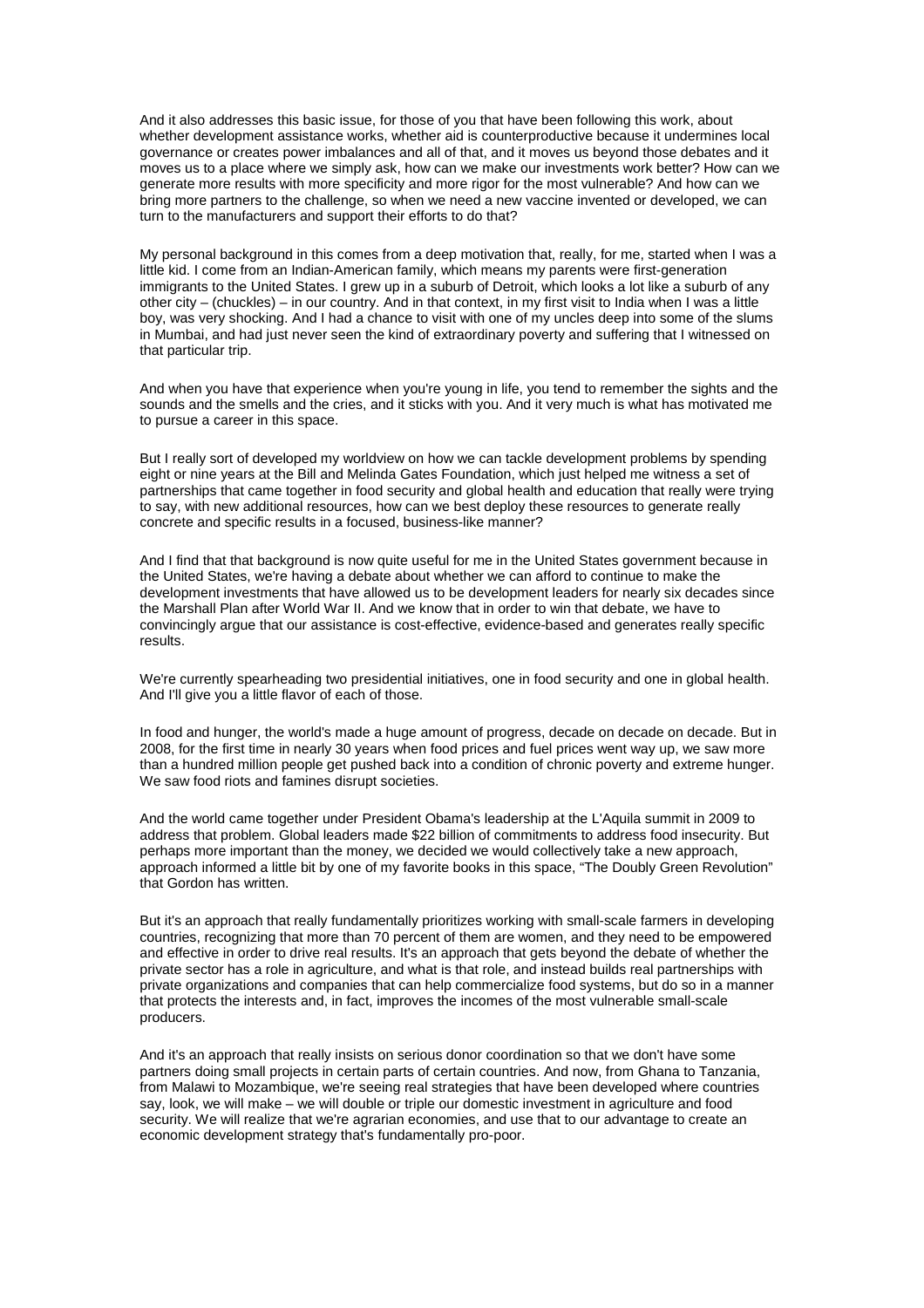And we'll marshal and leverage the investment from the United States and the U.K. and DFID and others to make sure that we have an aligned strategy going forward.

We estimate in 20 countries, this approach can help move 18 million people out of a condition of poverty and hunger, including 7.1 million children who are currently extremely malnourished. And this is important not just because those are stunning numbers. In development, the numbers are just big. And in fact, it's easier to engage people when you show them a photograph of one child who is malnourished, as opposed to talk about helping 7.1 million children who's malnourished.

But the reality is, we can do this. And if we can succeed in the next few years and show whether it's in Tanzania or Ghana or elsewhere – in Bangladesh – that you can really reduce food insecurity and hunger by 50, 60, 70 percent in a five-year timeframe. I believe that'll be sufficient to re-ignite a major revolution of investment and energy in this space.

And for the first time in a long time, we have some great new breakthroughs in terms of technologies and know-how that make it possible. There are actual crop technologies that allow farmers to produce more in drier and hotter growing conditions. There are new foods out there that have improved beta carotene and vitamin A, and better nutrition properties so when children consume them, they're protected from diarrhea and blindness and suffering.

And we're figuring out how to use perhaps the most transformative technology out there, the mobile phone, to help farmers connect to markets, get price information, negotiate better prices and realize improved incomes.

And all of this, coupled with major new infrastructure investments in roads and port systems and trading systems, can really unlock a huge amount of agricultural potential in precisely those parts of the world that are the most vulnerable, yet have the greatest opportunity to improve their production and solve hunger and poverty, most notably sub-Saharan Africa.

So that's one of our initiatives that we call Feed the Future. And we're incredibly excited about the progress that's been made, and very optimistic about what's possible if we stay focused, continue to make these investments and continue to recognize that over the next 30 or 40 years, as the global population increases and as the structural demand for protein and more energy-intensive foods, especially from emerging powers, goes way up, that there will be increasing pressure on the poorest and most vulnerable, mostly rural communities around the world. And our efforts in this regard can make a huge, transformative difference.

Another initiative we've launched is in global health, which – and where we believe that we're on the cusp of achieving some really dramatic results in fundamental improvements in health and human welfare. Yesterday's meeting on the Global Alliance for Vaccines and Immunization was so important because immunizations are undoubtedly amongst the most cost-effective ways to save lives. And we now have some new vaccines that can really extend the reach of protection well beyond what was otherwise possible.

But you – if you go back to history in development and look for big improvements in health outcomes, they've come from a combination of some new breakthrough coupled with a huge amount of political will and global effort to make that breakthrough accessible. You know, the invention of a polio vaccine helped get us from a situation where people literally spent months and months inside of iron lungs to deal with paralysis, to a situation where we're near the eradication of that crippling disease.

The invention of oral rehydration solution, which allowed mothers in particular to no longer have to find a doctor and diagnose diarrhea and figure out how to protect their kid or what antibiotic they needed, and instead put in their hands the solution, the ability to create a nutritious, high-electrolyte solution that they could just keep giving their children until the diarrhea passed gave them the power to save millions of children's lives. And they did it. And it's one of the big success stories of global health.

In the same way, I think we're on the cusp of some big, big, new success stories, and I'd like to share just three or four with you. First, I think immunization is probably the single most effective thing we can do over the next five to seven years and, as we get new malaria vaccines, and someday HIV and TB vaccines, will be an important part of changing the landscape of global health.

Second, we believe there are real opportunities right at the point of birth. You know, there are 1.7 million children that die in the first 48 hours of life, and about 200,000 women who die in that same time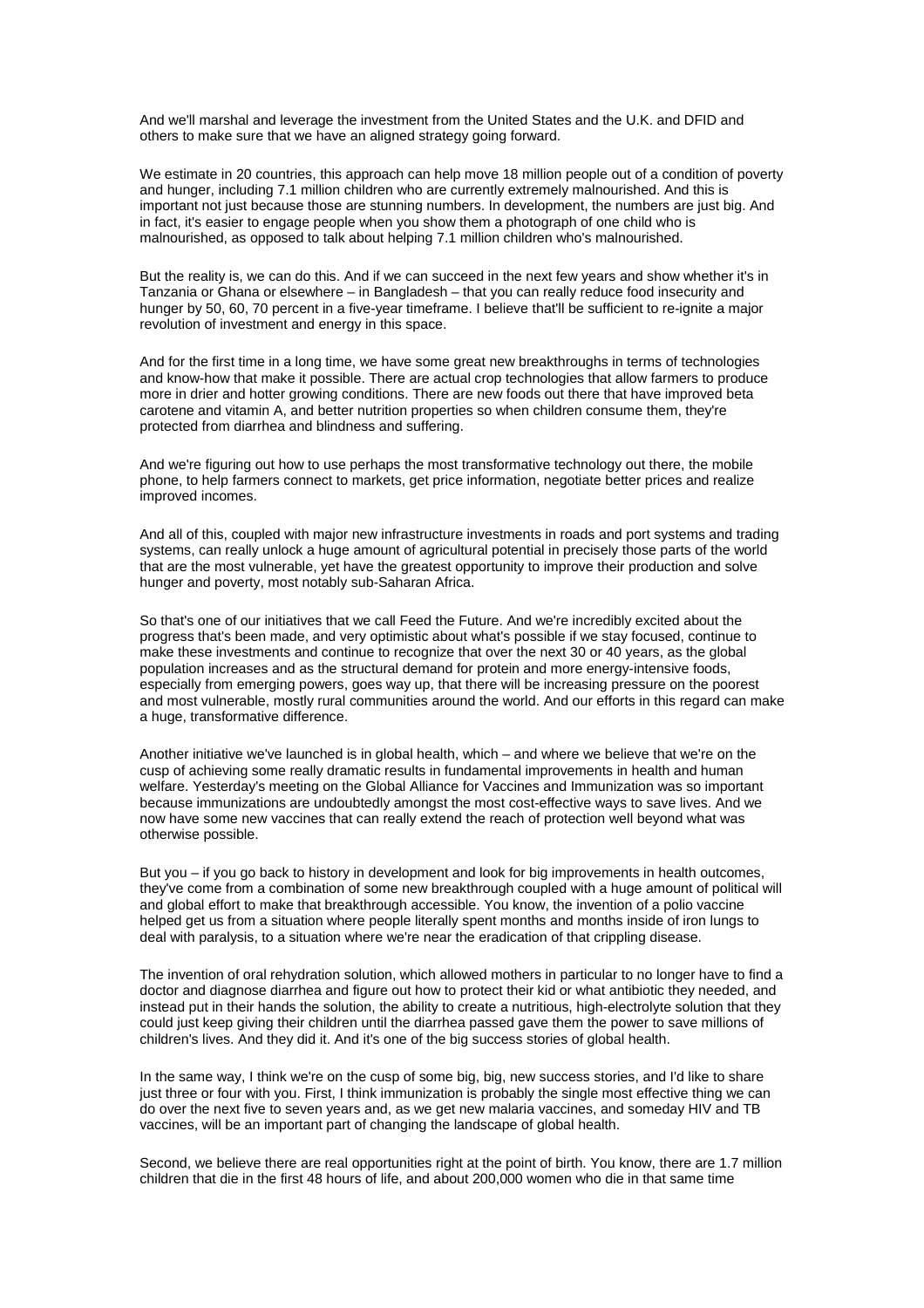horizon, every single year. And we've launched an innovative new project we call Saving Lives at Birth, which is a call for science and technology and innovation and ideas for how to really reduce the mortality and morbidity that exists in that specific window. And we know some of the characteristics of the solution. We know that women need to have a skilled attendant at birth with them, in order to get through complications or difficulties. We know that, you know, there are a whole range of technologies – I use that term very broadly – ranging from a low-cost respiratory system that can help protect children, to local creams and solutions that can be immunogenic and protect kids in those first few days of life, that we could reintroduce into that moment. And we know that we have certain drugs, like Uniject Oxytocin, which is an injectable product that prevents maternal bleeding; or Misoprostol, which is a tablet product that can prevent bleeding as well, that can really help save women's lives by the thousands. So a concerted effort to save lives in that first 48 hours after birth is, I think, the second big opportunity.

The third is malaria. We've seen over the last five years tremendous statistical progress in reducing child death from malaria. In fact, President Bush launched a program we called the President's Malaria Initiative, that works in 15 countries. And just this past year, we saw data come back from seven of those countries that shows that by doing some very simple things – getting an insecticide-treated bed net, a set of improved drugs, residual indoor spraying of insecticides in homes and other efforts – we can reduce the prevalence and incidence of malaria significantly.

And perhaps most dramatically, we've seen up to 36 percent reductions in all-cause child mortality from this program. And what that means is that we're not just saving kids from malaria; it means we're so effective at keeping kids out of the hospital from malaria, that those hospitals can actually save children from other diseases. And so when we have an opportunity like that, that's grounded in data, that we know how to drive real solutions, we believe we should be doubling down our investment and focusing in those countries where there are still the greatest reservoirs of child death from malaria. And we believe it's possible to virtually eliminate children dying from malaria in five to seven years.

Just to put that in perspective, just five years ago, we used to talk about 800,000 kids that died every year from malaria, and what a huge economic and social burden that presented for – in the mostly sub-Saharan African countries where prevalence and incidence were so significant. So that's the third.

I think the fourth is in addressing the challenge of HIV/AIDS. We've made huge progress in getting millions of people on treatment, partly through the President's Emergency Program for AIDS Relief, which was another signature program that President Bush launched. We're now at the cusp of recognizing that AIDS – HIV/AIDS continues to be an emergency, but also needs to be dealt with in a more streamlined manner. And we need to find ways to accelerate HIV prevention so we get the number of new cases below the number of new cases that are put on treatment, and actually start a downward path for HIV around the world. And we've realized that we need to, you know, identify those areas of HIV prevention – like preventing AIDS in children – that are achievable and solvable in the next few years. And so just earlier this week – this week or last week – in the United Nations there was a major meeting on ending pediatric AIDS, which I believe is very, very important in terms of seriously tackling a part of the prevention puzzle that is solvable and will build confidence and will give people the sense that we can – that we have an alternative to – you know, to really do something about HIV/AIDS in a structural way.

But our agency does more than health and food. We also are implementing the president – President Obama's new development policy, which fundamentally refocuses our development efforts on good governance, democratic governance and economic growth. And in – and I just want to share a few thoughts on that. You know, there's been a long history in the governance community of debating whether governance is more important than development, or development's more important than governance. I came from a place where I didn't know about that really exciting debate – (laughter) – and so when I got to USAID and I got briefed on these are what these people write, these are what these people write, you know, over 10 years of having this debate, it – you know, it seemed a little interesting to me.

And the reality is we now know pretty definitively that we need both. We need strong, effective governance; we need real democratic aspirations. We're seeing throughout the Arab world, the Middle East and North Africa that stability built on the fragile reality of a lack of self-determination is not real stability; it's just the perception of stability. And that's why we have changed the way we work in those environments very aggressively. And in one of my favorite presidential speech lines of all time, President Obama, in his recent Middle East-North Africa speech, talked about how we will work with unregistered civil society groups. And for the president of the United States to delve into that level of procurement detail I thought was very exciting – (laughter) – because I thought only I got to live in that world.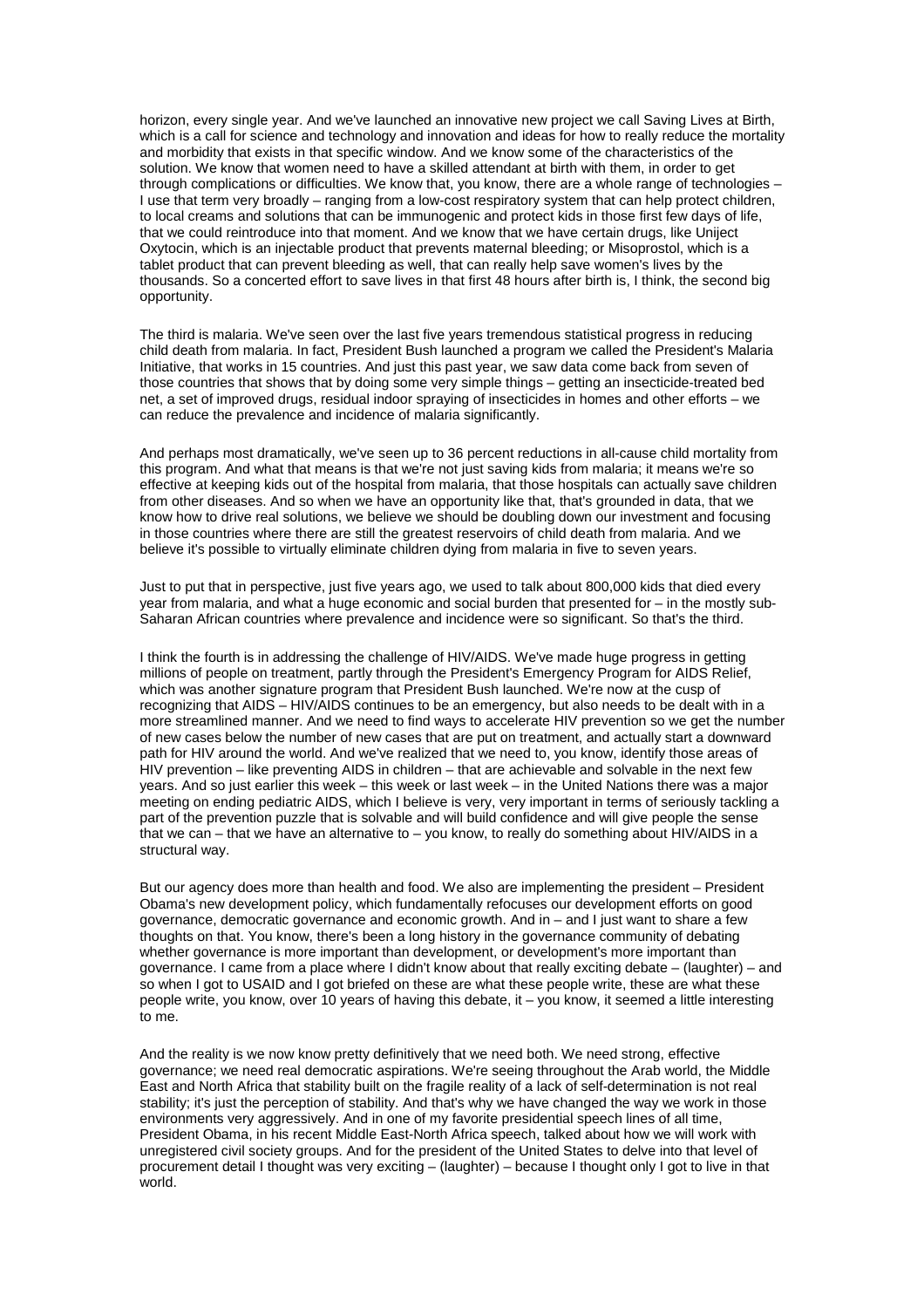But it's so important. And the point he was making was that we need to reach out broadly and support the aspirations of all members of society, not just governments and not just the largest, most organized groups. And often, the official development communities – USAID, DFID, others – are more designed to work with large players and large organizations that can meet our sometimes rigorous accounting standards and other things; and we're less designed to work with nimble young graduates of American University-Cairo who are in Tahrir Square and who have, you know, civil society groups in name only. They're really these informal movements or networks that can get a lot done in the modern era, as we've seen. And so we've actually restructured the way we work in Egypt and in a number of other countries, to allow us to partner with and support those types of civil society groups more actively and more aggressively.

And that actually builds on a very strong tradition. I mentioned the American University of Cairo because I had a chance to watch a television interview with one of the women who are the – who are one of the young leaders of the movement in Tahrir Square, and she – and they asked her: Well, where did you – where did you learn how to do this, and where did you get your network of people that became this movement? And she said: Oh, I learned this in my social mobilization and democracy class at American University-Cairo. And USAID's been a long supporter of that university, so I just thought it was a wonderful coming together of a historic project that we did and the reality of the technology and the Internet that enabled what we saw in that environment.

In economic growth, I think we're setting ourselves up for the same kind of transformation that we've seen in health and food and democratic governance. You know, for a long time, the thinking on how to generate real economic vitality and activity in countries that are designated as low income or very low income has been something that's externally imposed: debt relief, policy conditionality, you know, foreign direct investment, remittance flows. And all of those things play an important role. But in reality, most of the countries in which we work – whether in Africa or Asia or Latin America – have a huge amount of local resources that can be mobilized more effectively for their own development and their economy. Banks tend to sit on large amounts of liquidity and have conservative lending policies. And we've seen over time, whether it's microfinance for very small-scale borrowers, or larger deals that are supported by credit guarantees like USAID's Development Credit Authority, that it's possible to unlock all of that resource in real local investment.

We've seen that working to really improve the business climate and create transparency in contracting and legal enforcement can also rapidly unlock real economic vitality. And it's no surprise then that if you look across the global economy, some of the fastest growing economies over the last decade, countries that have had 10 years of 5-plus-percent GDP growth, have been countries like countries in sub-Saharan Africa that has more countries growing at that pace than anywhere else. So there are real economic opportunities. And we're restructuring the way we work to be far more organized around the local private sector, local sources of capital, including debt equity, and even in some cases trying to build networks of angel investors that can help start businesses and nurture and grow those businesses, as the real change agents creating employment and innovation and economic vitality around the world.

So to do all of this, you know, requires a seriously nimble, effective and strategic aid organization or enterprise. And when I joined USAID, it wasn't quite clear to me that we fit that criteria, and so, you know, I embarked on a sort of period of learning. And I constructed a hundred-day plan for my first hundred days, where I was going to systematically go through each business unit, learn about what the strengths and weaknesses were, understand where were the flexibilities, where we could cut red tape and really unlock real progress. And then about six days in, the earthquake in Port au Prince, Haiti took place, and more than 250,000 people lost their lives. And it was a(n) absolutely all-encompassing tragedy that consumed virtually every minute of my first three months.

But what I saw in our agency's and our government's response to that earthquake was really inspiring. I had staff from around the world call me and say: I know what you're going to deal with in three weeks in Haiti, and I'd like to go help prevent that problem. Or they would put in place new rules and regulations, virtually overnight, and say: Hey, if we follow all our rules and regulations right now, we won't be able to get food to people who need it fast enough. And we created a food distribution system that served 3 million people within two-and-a-half weeks – the fastest, largest food distribution ever pulled together. People changed the rules to make sure, as we trucked water in from the Dominican Republic, that we were distributing chlorine tablets along with the water, so that people would use the tablets and have clean water, instead of just water. And we saw diarrheal disease go down in Port au Prince to lower than pre-earthquake levels, according to a CDC study and analysis.

And all of these great transformations – we used cell phones to make payments to people in rural communities that were taking migrants from Port au Prince and going back into rural communities during the tragedy; or we put in place a competition to create a true mobile banking system that would be a